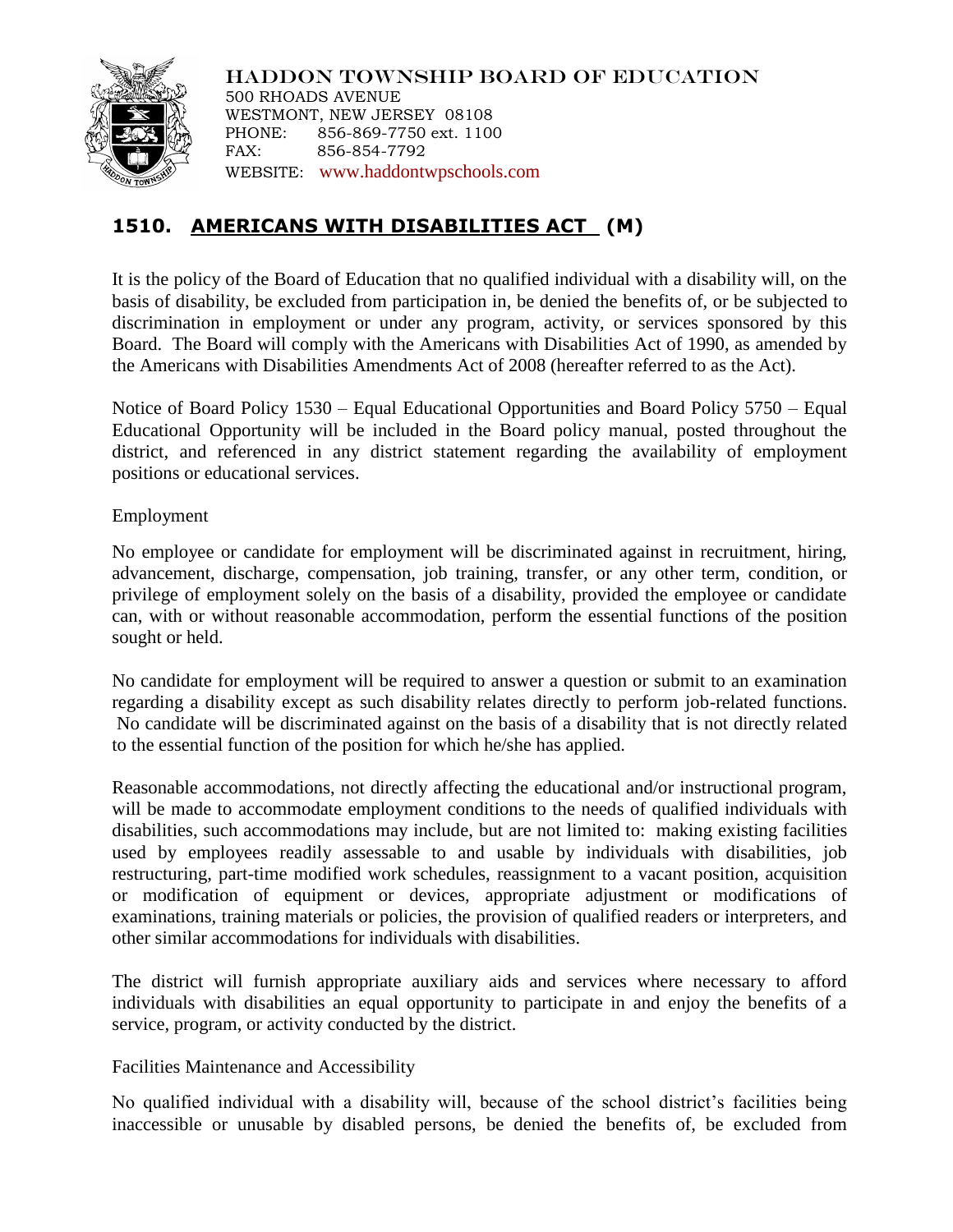participation in or otherwise be subjected to discrimination under any program or activity offered by the Board. No new facilities will be constructed that do not fully comply with the Act. Alterations to existing facilities or part thereof, will be altered in such a manner to the maximum extent feasible, that the facilities are readily accessible and usable by individuals with disabilities who have a need to access Board facilities.

The district will maintain facilities and equipment required by the Act to be readily accessible to and usable by persons with disabilities.

## Service, Program, and Activity Access

The district will make reasonable accommodations so that services, programs, and activities are readily accessible and usable by qualified individuals with disabilities. The district is not required to provide personal devices or services of a personal nature to qualified individuals with disabilities.

#### Evaluation and Compliance

The Superintendent or designee will evaluate district programs and practices on nondiscrimination, in accordance with law, and will report to the Board accordingly. Assurances of compliance will be submitted as required by law.

The district, with the assistance of interested persons, who may include individuals with disabilities or members of organizations representing individuals with disabilities, or other interested community members and staff, will evaluate its current services, policies, practices, and the effects thereof with regard to the requirements of the Act and make necessary modifications to meet the Act requirements. If such modifications would result in a fundamental alteration of the nature of the affected program or activity, or undue financial or administration burden, the district will provide access through means which would not result in a fundamental alteration or undue financial or administrative burden. CFR §35.150(a)

For a period of at least three years following completion of the self-evaluation, the district will maintain on file, available for public inspection, a list of those interested persons consulted, a description of the areas examined and problems identified, and modifications made.

Enforcement - 28 CFR §35.107

The Board will designate the Superintendent as district coordinator for matters dealing with ADA compliance. The district coordinator can be contacted at the following address or telephone number:

| Office Address:                | 500 Rhoads Ave     |
|--------------------------------|--------------------|
|                                | Westmont, NJ 08108 |
| Telephone Number: 856-869-7700 |                    |

Grievance procedures are outlined in Regulation 1510.